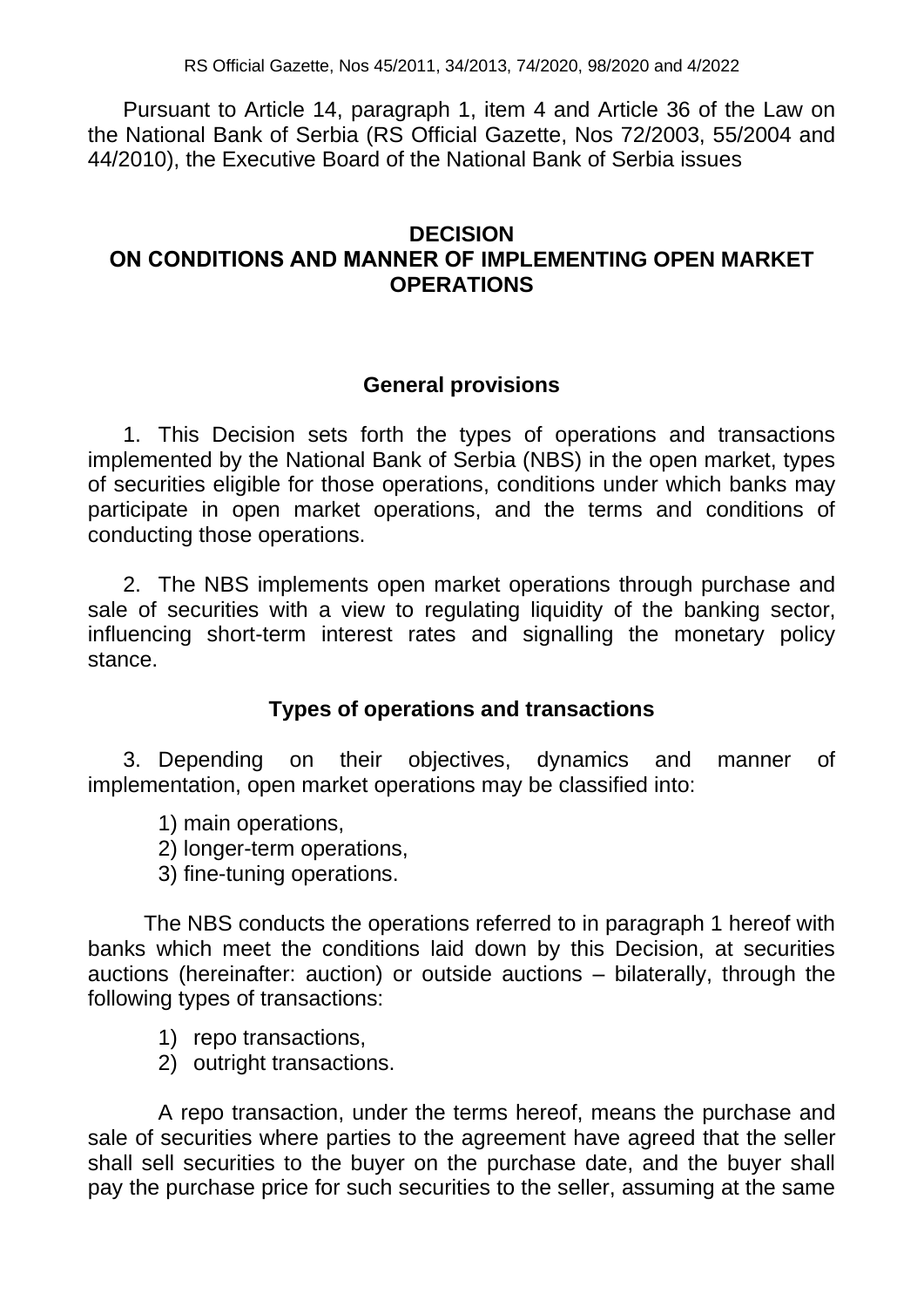time the obligation to sell the same securities to the seller on the agreed repurchase date, when the seller shall pay the agreed repurchase price.

An outright transaction, under the terms hereof, means the purchase and sale of securities which does not involve the obligation of reselling or repurchasing securities.

4. Main operations play the most important role in terms of achieving the objectives of open market operations, and may be implemented in order to supply liquidity to the banking sector or to absorb excess liquidity from the banking sector.

Main operations are conducted on a regular basis, at standard auctions, according to the predetermined auction calendar. They are conducted at the NBS's key policy rate.

The NBS's Executive Board shall determine by a separate decision which open market operations and/or transactions of the purchase or sale of securities are deemed to be main operations.

5. Longer-term operations are conducted chiefly in order to supply liquidity to the banking sector and/or to absorb excess liquidity from the banking sector in the longer term.

As a rule, longer-term operations are conducted at standard auctions, but may also be conducted on a bilateral basis.

6. Fine-tuning operations are conducted when needed, to prevent or ease the effects of sudden disturbances in banking sector liquidity, and particularly their effect on short-term interest rates.

As a rule, fine-tuning operations are conducted at quick auctions, but may also be implemented on a bilateral basis.

## **Securities**

7. Under the terms hereof, the NBS may purchase and sell dinar securities without a currency clause, issued by:

- 1) the National Bank of Serbia;
- 2) the Republic of Serbia;

3) an international financial organisation and a development bank, or a financial institution which was founded by a foreign state and whose credit rating was set at "AAA" by Standard&Poor's or Fitch-IBCA, and/or "Aaa" by Moody's;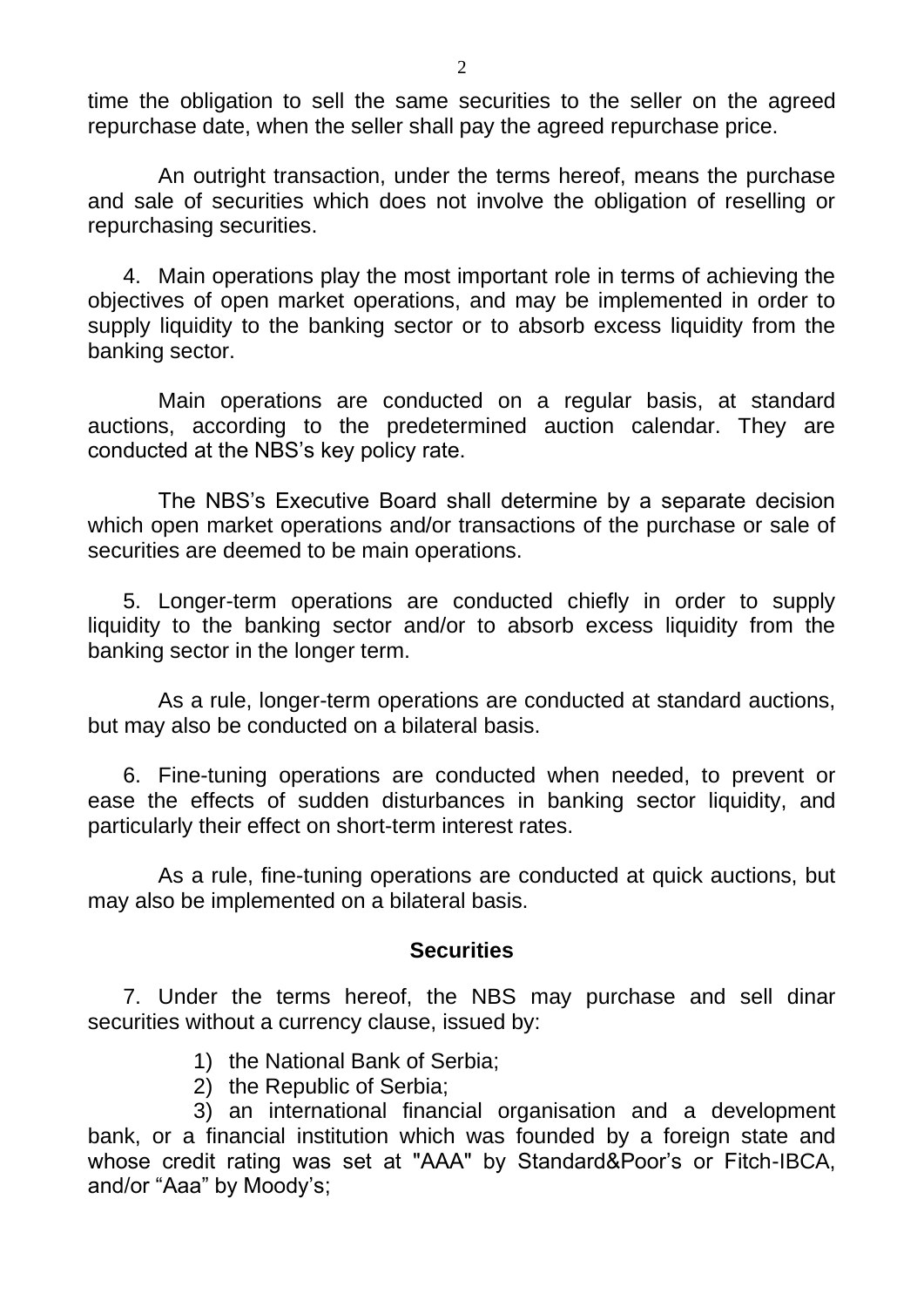4) a domestic company with a solvency scoring of minimum '(D) acceptable solvency' as assigned by the Serbian Business Registers Agency or with other solvency/creditworthiness assessment equivalent to '(D) acceptable solvency', and whose original maturity is maximum ten years.

The foreign currency clause referred to in paragraph 1 hereof means the currency clause pursuant to the law on foreign exchange operations, as well as any other clause establishing dinar exchange rate risk protection.

Under the terms of paragraph 1 hereof:

– an international financial organisation is a financial organisation that the Republic of Serbia holds membership of or with which it entered into an agreement to regulate activities of that financial organisation in the Republic of Serbia;

– a development bank or financial institution founded by a foreign state is a bank and/or institution founded by a member state of the European Union or the Organisation for Economic Cooperation and Development (OECD);

 – a domestic company is a company or other legal entity headquartered in the Republic of Serbia, except for a company or legal entity supervised by the NBS in accordance with the provisions of the law governing the status, organisation, powers and functions of the NBS.

When purchasing and selling the securities referred to in paragraph 1, subparagraph 4 of this Section, the NBS shall take into account the total nominal value of those securities in the NBS portfolio, maximum exposure to individual issuers of such securities, their maturity, as well as other criteria, in accordance with the Governor's decision

8. To ensure the collection of receivables against purchase/sale of securities, in cases when the NBS is the buyer in a repo transaction, it may apply the downward adjustment to the nominal value of securities, while in cases when the NBS is the seller in a repo transaction, it may apply the upward adjustment to the nominal value.

If the NBS purchases amortising bonds in a repo transaction, the downward adjustment shall apply to the portion of the nominal value of securities remaining on their repurchase date. If the NBS sells amortising bonds in a repo transaction, the upward adjustment shall apply to the remaining portion of the nominal value of these securities on their sale date.

If indexed securities are subject to a repo transaction, the downward/upward adjustment shall apply to the nominal value of these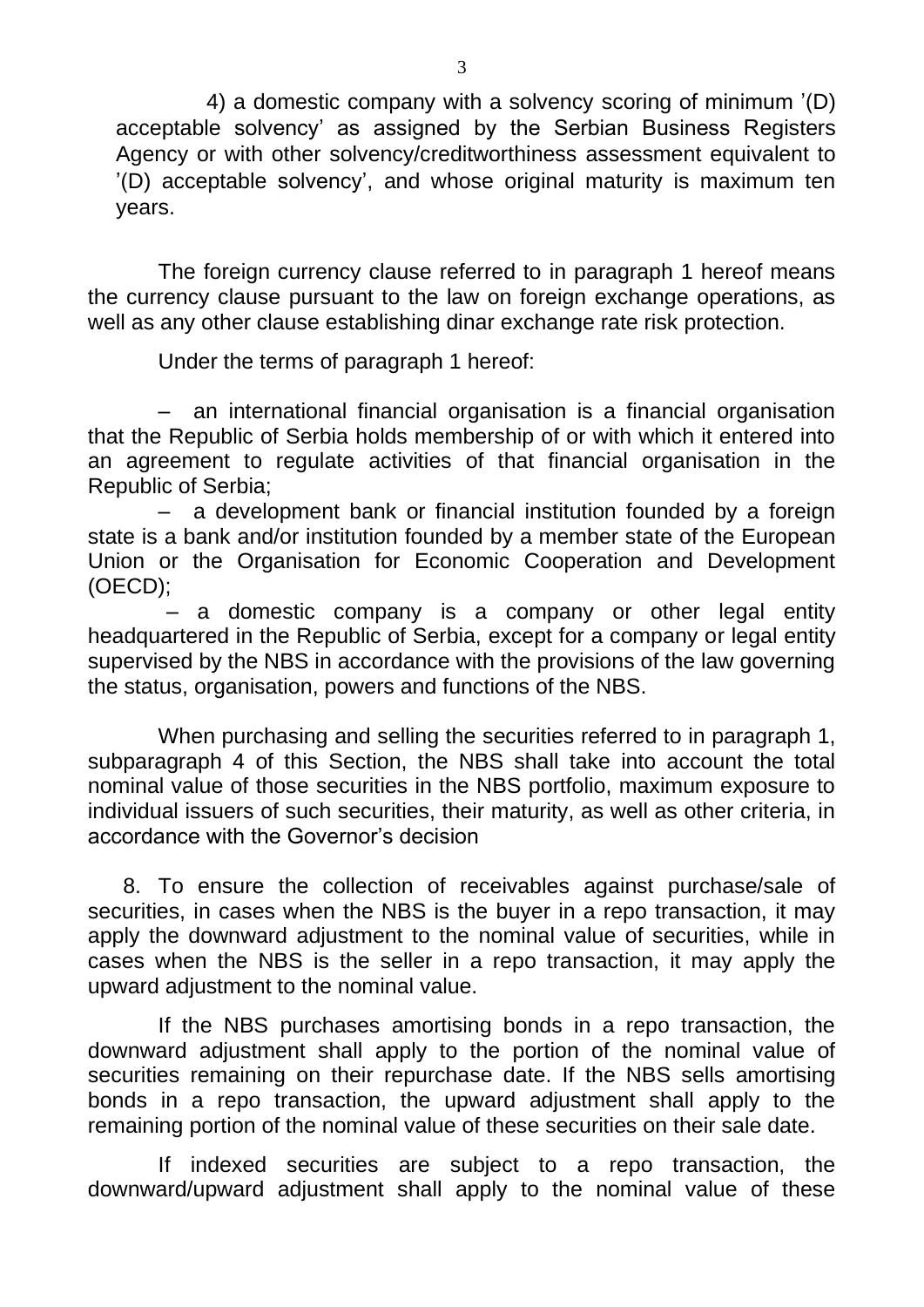securities, i.e. to the remaining portion of their nominal value which is determined in line with paragraph 2 hereof, multiplied by the index ratio valid on the sale date.

The index ratio referred to in paragraph 3 hereof shall be determined in line with the act on the issue of indexed securities.

The governor or a person authorised by the governor shall adopt the decision determining the amount of adjustments referred to in paragraph 1 hereof, by types of securities whereby the NBS performs repo transactions and by their remaining maturity, bearing in mind the market value of these securities and current market and monetary developments.

The decision referred to in paragraph 5 hereof shall be published on NBS's website.

## **Participants**

9. To participate in open market operations, a bank must:

1) be a member of the Central Securities Depository and Clearing House (hereinafter: Central Securities Depository);

2) have a master repo agreement with the NBS, in case of repo transactions, or a master outright agreement, in case of outright transactions;

3) must not have been prohibited to engage in certain securities purchase/sale transactions with the NBS pursuant to Section 35 hereof.

A bank meeting the conditions referred to in paragraph 1 hereof shall purchase and sell securities in its own name and for its own account.

 Master repo agreement referred to in paragraph 1, indent 2) of this Section shall be a financial collateral arrangement within the meaning of the law governing financial collateral, and shall regulate in particular the relations between the National Bank of Serbia and a bank in terms of carrying out repo purchase/sale of securities, concluding a separate repo agreement on such purchase/sale, performance of obligations by parties to the agreement, as well as termination of the master and separate repo agreement.

# **Auctions**

10. The purchase and sale of securities at auctions, including the sending of auction notices, the submission of banks' bids for purchase/sale of securities, and the processing and acceptance of those bids are performed via the web platform *Monetary Operations of the NBS* (hereinafter: web platform).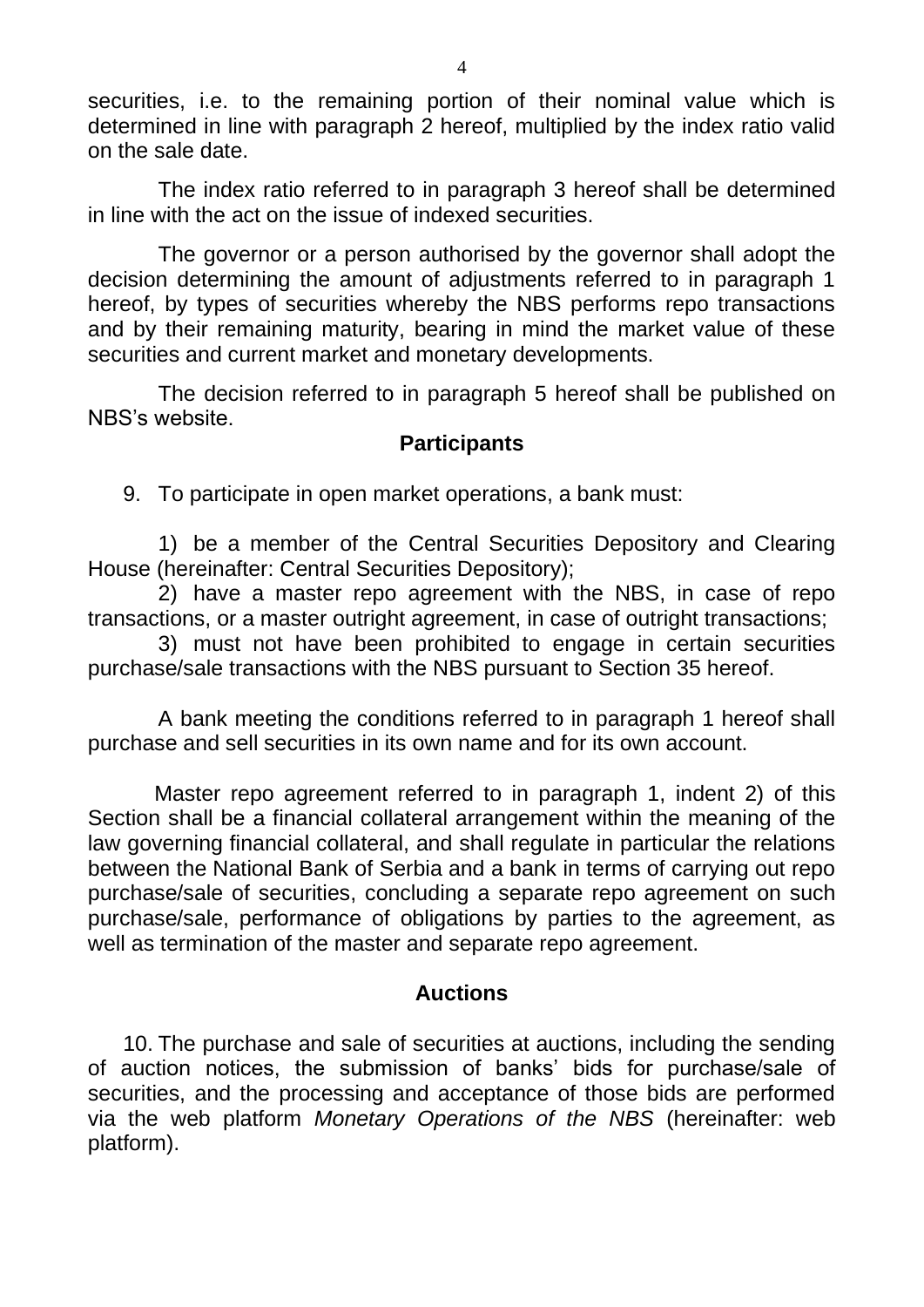The access to and use of the web platform is regulated in more detail in the user manual.

Exceptionally, in case of technical problems in operation of the web platform, the submission of banks' bids for the purchase/sale of securities and the acceptance of those bids may also be performed via e-mail or telefax.

If due to technical problems in the web platform's operation, a bank fails to submit the bid within the deadline specified in the decision to hold an auction, the governor or a person authorised by the governor may, at the bank's request, extend the deadline for the submission of bids.

Bids submitted by banks via e-mail or telefax in line with paragraph 3 hereof, as well as the request for extension of the deadline for the submission of bids referred to in paragraph 4 hereof, shall be taken into processing by the NBS only if those bids and the request were submitted before the expiry of the deadline for the submission of bids, determined by the decision to hold an auction.

11. For auctions held on a regular basis, the governor or a person authorised by the governor shall issue a decision determining the calendar of auctions the NBS plans to hold over a specific period. The decision shall be published on NBS's website.

12. Depending on the timeframe of their implementation, the NBS may organise:

- 1) standard auctions,
- 2) quick auctions.

As a rule, standard auctions are conducted on the first business day after auction notices are sent out to banks.

As a rule, quick auctions are conducted on the same business day, i.e. on the day auction notices are sent out to banks.

13. The NBS may hold the following types of auctions:

1) fixed rate auctions – at the interest rate pre-defined and announced by the NBS;

2) variable rate auctions – at the interest rate that has not been predefined by the NBS.

Variable rate auctions may be: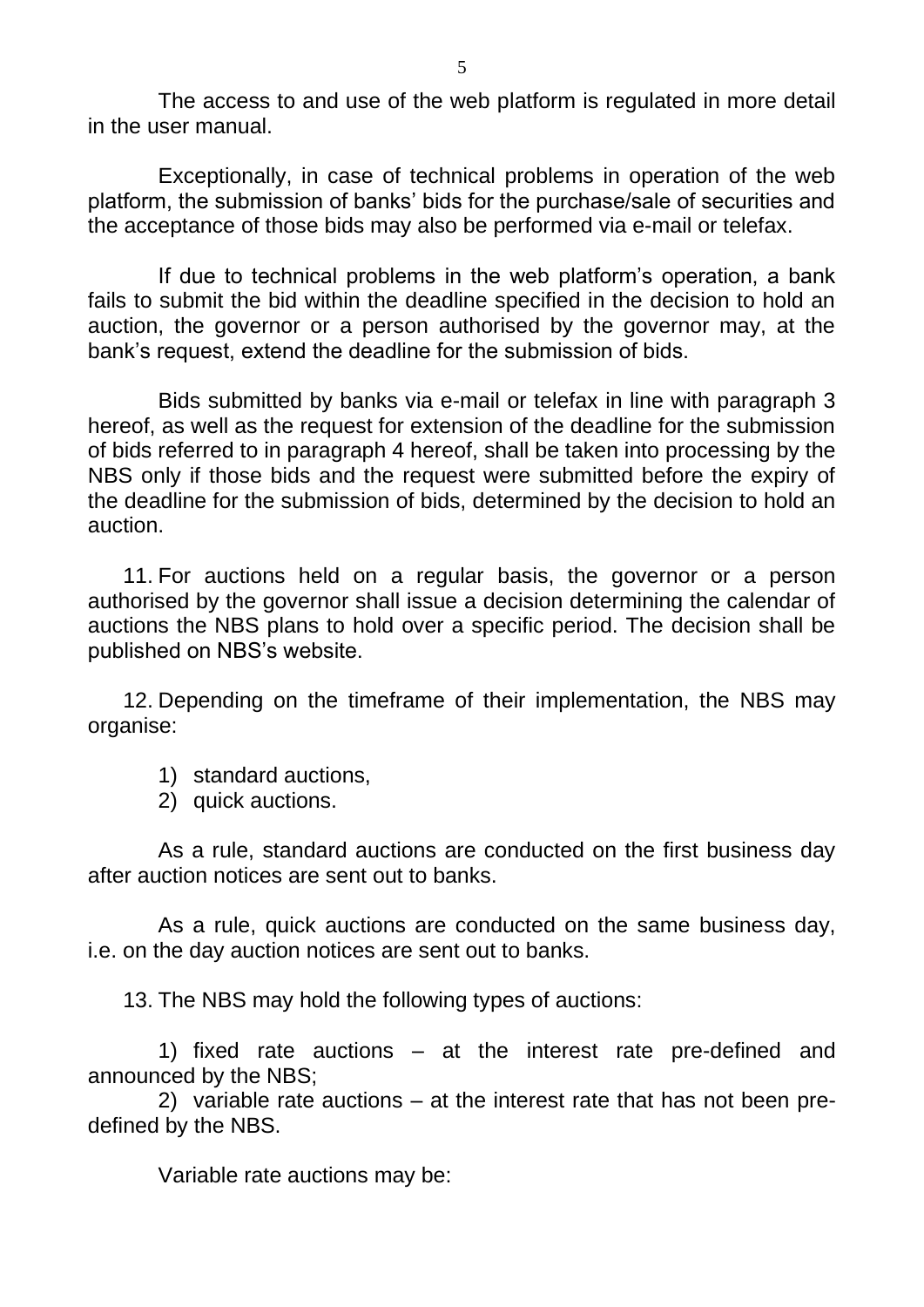1) multiple rate auctions where each participant whose bid was accepted by the NBS purchases/sells securities at the interest rates it has offered;

2) single rate auctions where each participant whose bid was accepted by the NBS purchases/sells securities at the same interest rate.

14. The governor or a person authorised by the governor shall issue a decision to hold an auction, which shall contain the following main data:

- 1) type of operation;
- 2) type of transaction;
- 3) type of auction;
- 4) auction date;
- 5) type of securities;
- 6) interest rate in case of fixed rate auctions;
- 7) date of purchase/sale of securities;

8) period for which a repo transaction is concluded, and/or the repurchase date – in case of repo transactions;

9) downward/upward adjustment applied to the nominal value of securities – in case of repo transactions;

10) minimum amount that a bank's bid may be made out to;

11) number of bids that a bank may submit at a variable rate auction;

12) deadline for bid submission.

In addition to data referred to in paragraph 1 hereof, the decision to hold an auction may also contain data on the maximum amount of securities to be purchased/sold by the NBS, their issue/maturity dates, minimum or maximum interest rate that a bank's bid may contain to be accepted for processing, maximum amount that a bank's bid may be made out to, and other information relevant for the purchase/sale of securities.

15. The NBS shall publish the decision to hold an auction on its website and shall send out auction notices to banks – for standard auctions, as a rule, one business day before the auction date, and for quick auctions, as a rule, on the auction date.

The auction notice shall contain data specified in the decision to hold an auction and shall be sent out to banks via the web platform and e-mail.

The NBS may publish the auction notice on its Refinitiv and/or Bloomberg pages.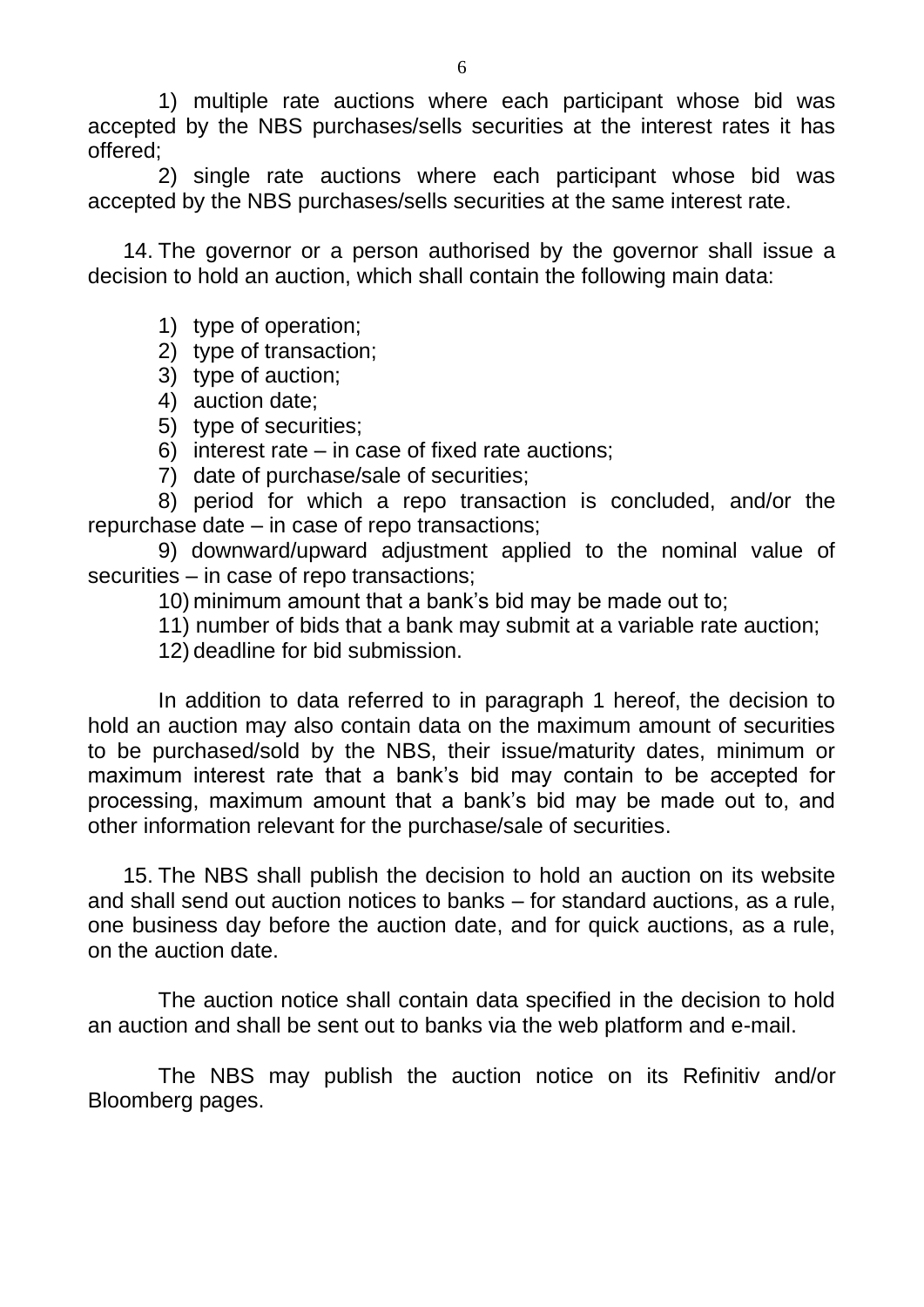### **Fixed rate auctions**

16. At fixed rate auctions, participants may submit to the NBS only one bid specifying the amount of securities they intend to purchase/sell at the interest rate predefined and announced by the NBS.

Following the expiry of the time for bid submission, the governor or a person authorised by the governor shall decide on the total nominal value of securities to be purchased/ sold at the auction.

If the total amount of securities bid by banks is higher than the total amount of securities that the NBS intends to purchase/sell at the auction, the securities shall be proportionately allotted to individual participants, commensurately with the share of each participant's bid in the total amount of securities bid.

17. If the NBS is repo selling securities with different maturity dates, it shall allot securities within accepted bids to individual buyers according to the criterion of the maturity date of securities and the criterion of the amount of securities specified in the buyers' bids, allotting securities with the latest maturity date to buyers bidding the lowest amount of securities.

If securities cannot be allotted to individual buyers according to the criteria referred to in paragraph 1 hereof, they shall be allotted by the sequence of bid receipt, beginning from the bid last received.

If the NBS is repo purchasing securities with different maturity dates, it shall purchase the securities within the accepted bids of individual sellers according to the criterion of their maturity date, beginning from securities with the earliest maturity date.

In the event set out in paragraph 3 hereof, the NBS may also purchase securities according to the sequence in which the securities are specified in participants' bids – if such an option is envisaged by the decision to hold an auction.

### **Variable rate auctions**

18. At variable rate auctions, participants may submit one or more bids to the NBS, in accordance with the decision to hold an auction, specifying the amount of securities they intend to purchase/sell, along with applicable interest rates.

19. The sequence of individual bids shall be determined based on the level of interest rates specified therein, starting from the lowest to the highest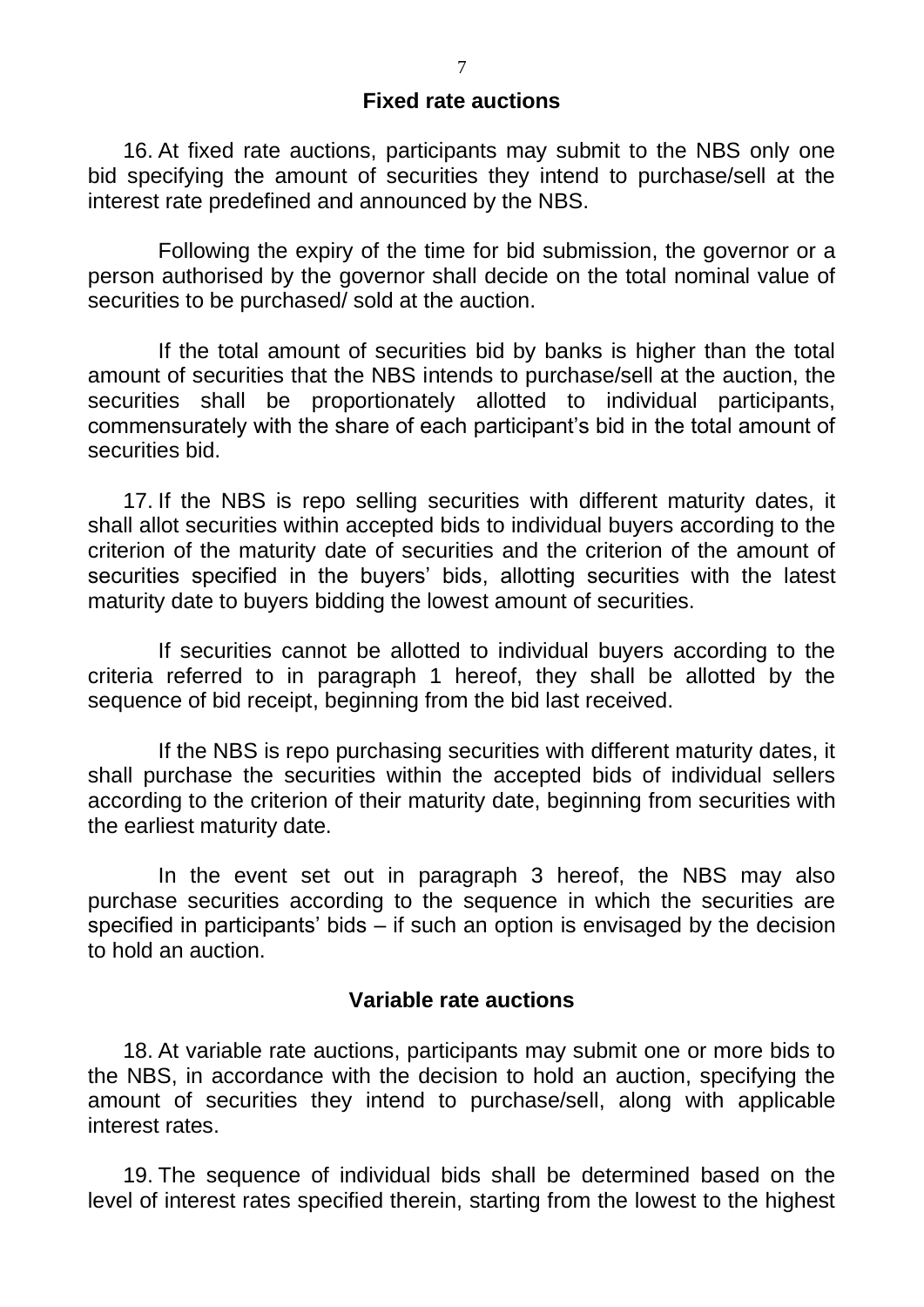interest rate – if the NBS is selling securities, and from the highest to the lowest interest rate – if the NBS is purchasing securities.

Once the sequence referred to in paragraph 1 hereof is determined, the governor or a person authorised by the governor shall decide on the maximum and/or minimum interest rate that a bid may be made out to in order to be accepted and on the total nominal value of securities to be purchased and/or sold at the auction.

The total amount of securities shall be allotted according to the sequence referred to in paragraph 1 hereof. If several bids with the same maximum/minimum interest rate are accepted, and the total amount of securities specified in those bids is higher than the total amount of unallotted securities that the NBS purchases/sells – the allotment shall be made proportionately to the share of those bids in the total amount of securities specified in the bids at the maximum/minimum interest rate.

20. At single rate auctions, the NBS shall sell securities at the highest accepted interest rate, and shall purchase securities at the lowest accepted interest rate.

21. If the NBS is repo selling securities of different maturity dates at a multiple rate auction, it shall allot securities within accepted bids to individual buyers according to the criterion of the maturity date of securities and the criterion of the interest rate specified in the buyers' bids, allotting securities with the latest maturity date to buyers bidding the highest interest rate.

If the NBS is repo selling securities of different maturity dates at a single rate auction, it shall allot securities within accepted bids to individual buyers according to the criterion of the maturity date of securities and the criterion of the quantity of those securities, allotting securities with the latest maturity date to buyers bidding the smallest quantity of securities.

If securities cannot be allotted to individual buyers according to the criteria referred to in paragraphs 1 and 2 hereof, they shall be allotted by the sequence of bid receipt, beginning with the bid last received.

22. If the NBS is repo purchasing securities of different maturity dates at a multiple rate auction and/or single rate auction, it shall purchase the securities within the accepted bids of individual sellers according to the criterion of their maturity date, beginning with those with the earliest maturity date.

In the event set out in paragraph 1 hereof, the NBS may also purchase securities according to the sequence in which the securities are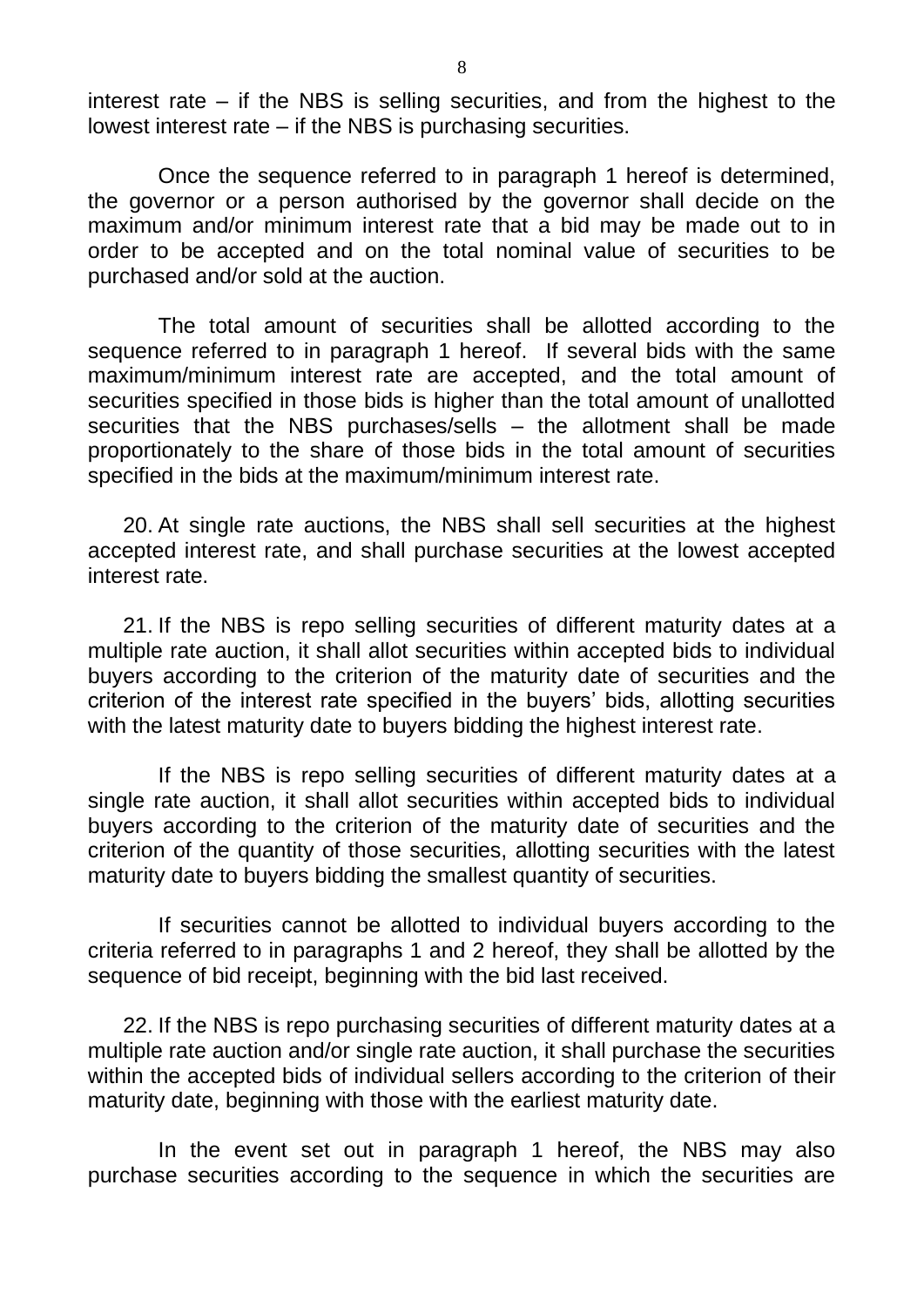specified in participants' bids – if such an option is envisaged by the decision to hold an auction.

If the NBS is repo purchasing securities of different denomination structure, the nominal value of securities per participant shall be rounded to the nearest whole denomination, so that the quantity of securities allotted per participant may be lower/higher than specified in individual participants' bids.

23. Provisions of the decision on auction holding shall apply to outright and repo transactions but, depending on the type of transaction, some elements shall be regulated in a different way (elements of the bid for purchase/sale of securities, elements of a separate agreement, pricing of securities).

## **Separate agreement and notification on auction results**

24. The NBS and a bank shall conclude a separate agreement on each individual transaction of purchase/sale of securities at an auction.

The separate agreement referred to in paragraph 1 hereof shall be deemed concluded when the NBS accepts the bank's bid in whole or in part. This agreement shall be delivered to the bank, as a rule via the web platform.

25. Based on data on concluded agreements on the purchase/sale of securities, the NBS shall publish on its website a summary report on auction results – as a rule on the auction date.

The NBS may publish the summary report on auction results on the Refinitiv and/or Bloomberg electronic services.

## **Bilateral purchase/sale of securities**

26. The NBS may engage in bilateral purchase/sale of securities by contacting directly one or more banks and inviting them to submit bids for the sale/purchase of securities.

 The NBS may engage in bilateral repo purchase/sale of securities even without contacting a bank directly, and shall do so by:

1) giving its bid for the repo purchase/sale of securities based on the bank's individual request for the submission of a bid for repo sale/purchase;

2) accepting the bank's bid for repo sale/purchase of securities.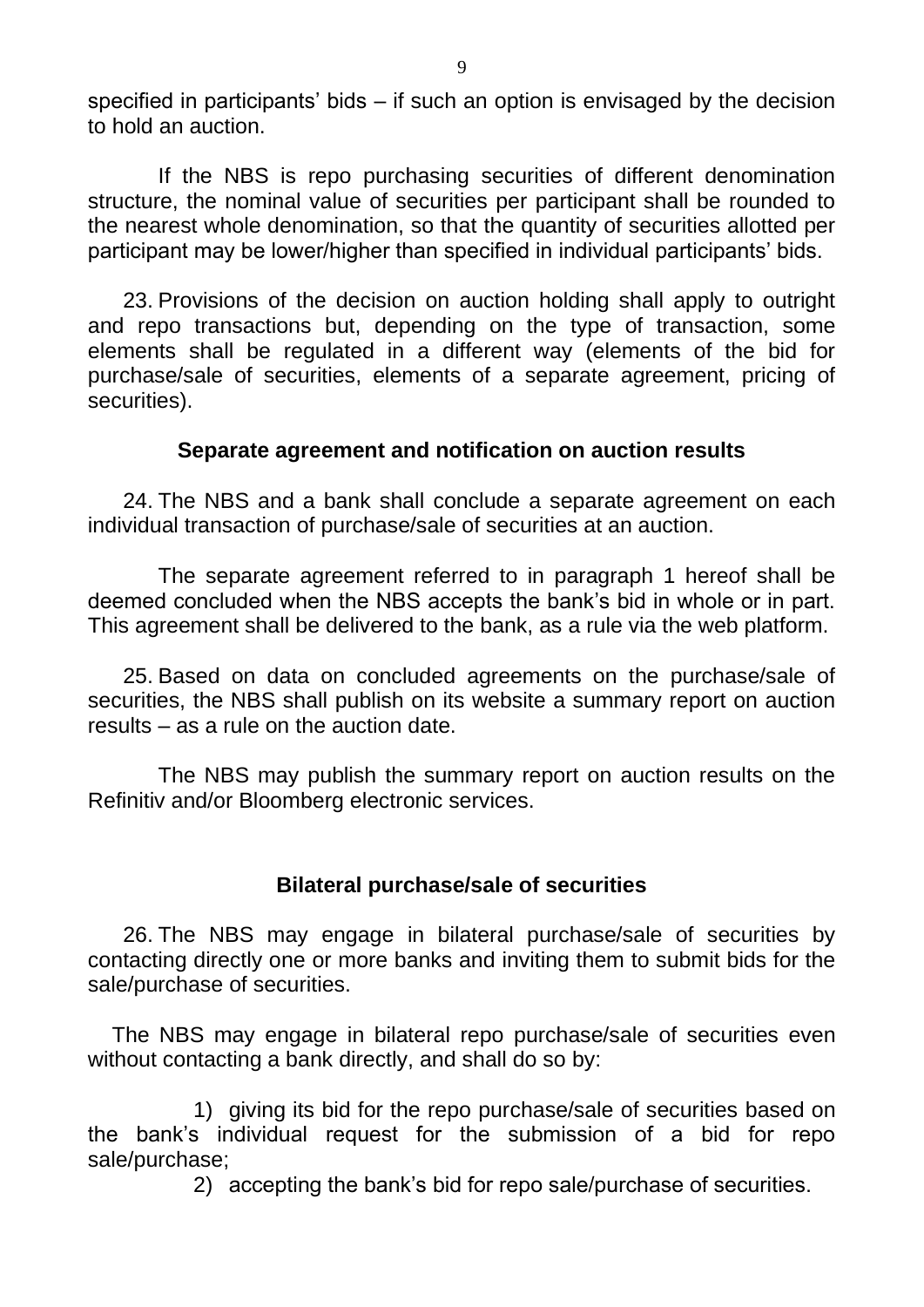Bilateral purchase/sale referred to in this Section shall be conducted directly with banks, outside auctions.

27. Contacting banks for the purposes of engaging in bilateral purchase/sale of securities, the submission of banks' bids, acceptance of those bids and exchange of necessary data and notices – may be performed by e-mail, telefax or in writing.

28. The governor or a person authorised by the governor shall issue decisions on the performance of bilateral purchase/sale of securities.

In accordance with the decision referred to in paragraph 1 hereof, a separate agreement on the purchase/sale of securities shall be concluded. The agreement shall regulate the terms and conditions of the purchase/sale of securities in more detail, specifying in particular: the type of transaction, total amount of securities purchased/sold, type of securities, interest rate, and/or price of securities, the level of downward/upward adjustment in repo transactions, manner and timeframe for the settlement of mutual obligations, as well as other elements.

The agreement referred to in paragraph 2 hereof shall be in writing, and shall be concluded by the governor or a person authorised by the governor.

# **Price, payment and transfer of securities**

29. The price of securities purchased and sold in accordance with this Decision shall be determined depending on the type of transactions and shall be calculated according to the formulas set out in the schedule which is integral to this Decision (Schedule 1).

30. The clearing and settlement of obligations and receivables in securities and cash, arising from the transactions of purchase/sale of securities concluded within the meaning of this Decision shall be performed by the Central Securities Depository  $-$  in the manner determined by regulations of the Central Securities Depository.

## **Settlement of obligations**

31. On the date of purchase and/or repurchase of securities, the bank shall settle its financial obligations and/or obligations in respect of the transfer of securities entirely in accordance with the separate agreement on the purchase/sale of securities.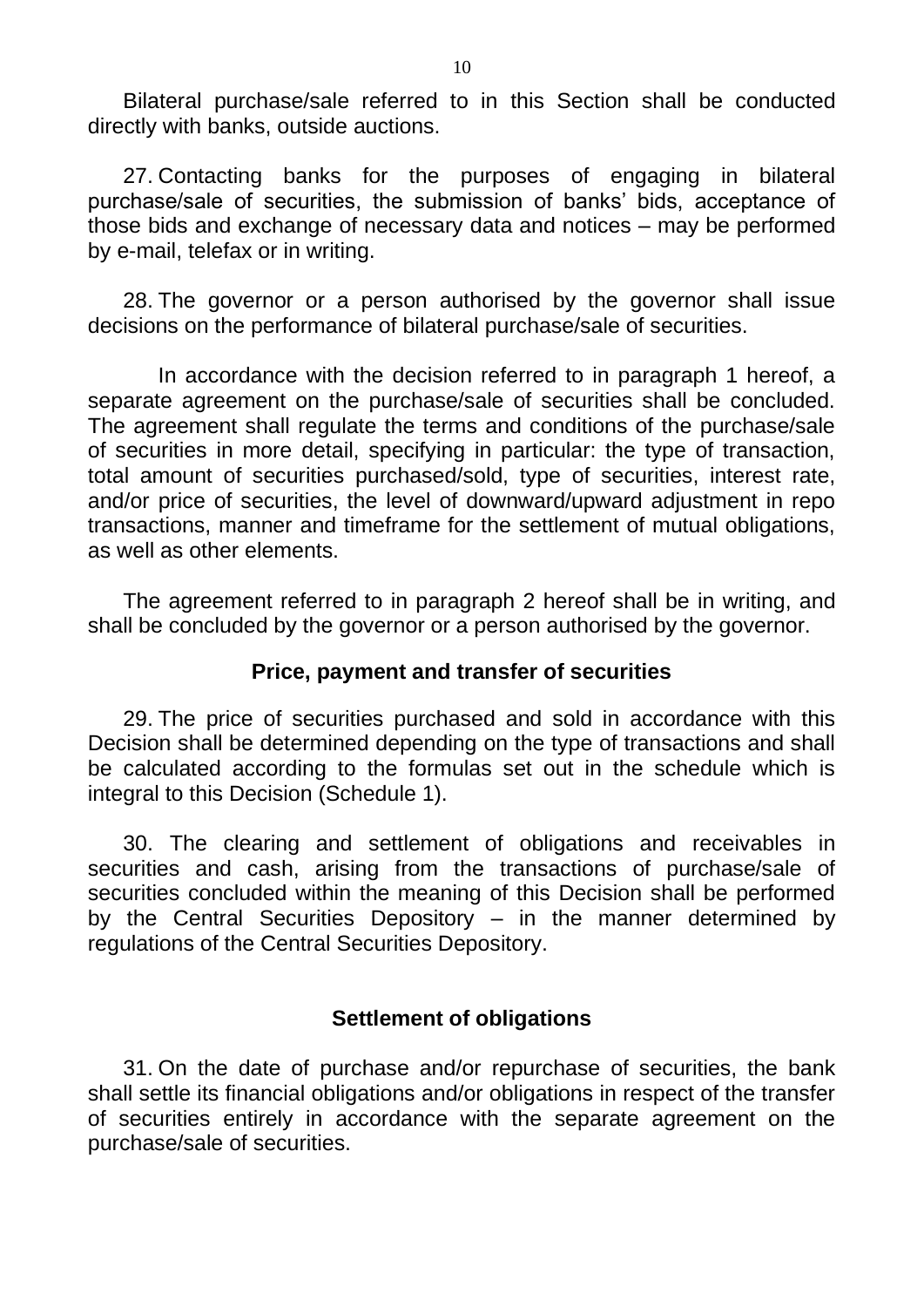If during a repo transaction in which the NBS purchased securities referred to in Section 7, paragraph 1, subparagraphs 3 or 4 hereof, the issuer of purchased securities no longer fulfils the condition relating to the credit rating or the solvency/creditworthiness rating determined by the said provisions, the NBS may require from the bank to replace these securities with securities referred to in the said paragraph.

Bearing in mind current market and monetary developments and if it assesses that the current value of purchased securities does not suffice to ensure the collection of NBS's receivables against the repo purchase of securities, the NBS may require from the bank additional securities referred to in Section 7, paragraph 1 hereof.

The bank shall fully comply with NBS's requirements referred to in paragraphs 2 and 3 hereof, within the deadlines specified in these requirements. Otherwise, the NBS may act in line with Sections 35 and 36 hereof.

32. If, on the repurchase date, the bank acting as the seller of securities in a repo transaction fails to perform its financial obligations arising from the repurchase, the ownership of purchased securities shall remain with the NBS.

33. If, on the repurchase date, the bank acting as the buyer of securities in a repo transaction fails to perform its obligations in respect of the transfer of purchased securities, the NBS shall not pay the repurchase price to the seller and the ownership of purchased securities shall remain with the bank.

34. The buyer of securities shall have the purchased securities at its free disposal for the duration of the repo transaction, while the seller in the transaction shall be entitled to any proceeds generated from such securities, including the amount paid out during the repo transactions in respect of the pay-out of a portion of their nominal value.

The proceeds referred to in paragraph 1 hereof shall be the interest yielded by the purchased securities and payable over the duration of repo transaction.

The buyer shall credit in full the proceeds referred to herein to the seller's account, including the full amount in respect of the pay-out of the portion of the nominal value during the repo transaction, on the same day when the issuer of securities which are subject of a repo transaction, credits the proceeds generated from such securities, i.e. a portion of the nominal value, to the account of the buyer in such transaction. The payment may be effected by no later than 12 o'clock on the following business day.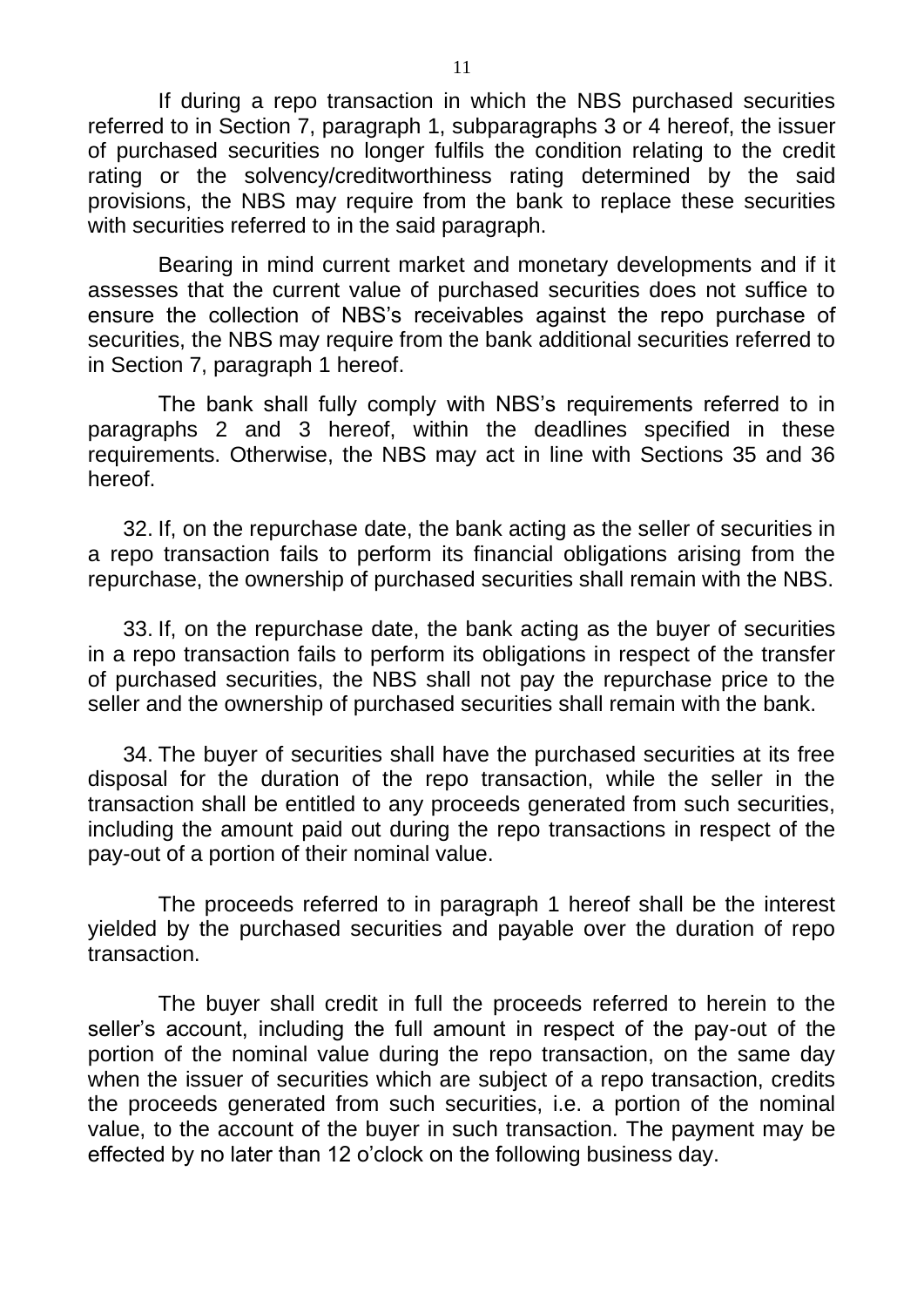If a bank fails to perform in full its obligation of the payment of proceeds, i.e. its obligation to credit the paid-out portion of the nominal value in accordance with paragraph 3 hereof, the NBS shall determine a new repurchase price, less the amount of proceeds, i.e. the amount of the paid-out portion of the nominal value that the bank failed to credit to its account.

35. If a bank fails to perform its obligations in accordance with the master and/or separate agreement on the purchase/sale of securities, the NBS may impose restrictions on the bank's transactions of purchase/sale of securities with the NBS within the meaning of this Decision

The type of transactions referred to in paragraph 1 hereof, as well as the period during which the restriction is applicable, shall be determined by the governor.

The NBS may publicly announce to which banks the restriction referred to in this Section shall apply.

36. A repo transaction may be terminated prior to the agreed repurchase date if the NBS and the bank consensually terminated the agreement on the concluded repo transaction (consensual termination of the repo agreement).

If the bank fails to perform its obligations in accordance with the master and/or separate repo agreement on the purchase/sale of securities, the NBS may terminate in writing:

– the master repo agreement (unilateral termination of the master repo agreement), in which case all separate repo agreements shall also be terminated;

– the separate repo agreement, and/or separate repo agreements (unilateral termination of the separate repo agreement, and/or separate repo agreements), in which case the master repo agreement shall remain in force.

Should the date of termination of the repo agreement fall prior to the agreed repurchase date, a new repurchase price of securities shall be determined on the date of such termination, calculated on the basis of the number of days that elapsed from the day of conclusion until the day such repo agreement is terminated, at the interest rate determined by the governor or a person authorised by the governor.

If the bank, in the event of terminating the repo agreement in accordance with this Decision, fails to perform its obligations in respect of the transfer of securities on the date the agreement is terminated, the NBS shall not pay to such bank the repurchase price of securities, in which case the ownership of securities shall remain with the buyer bank, and if the bank fails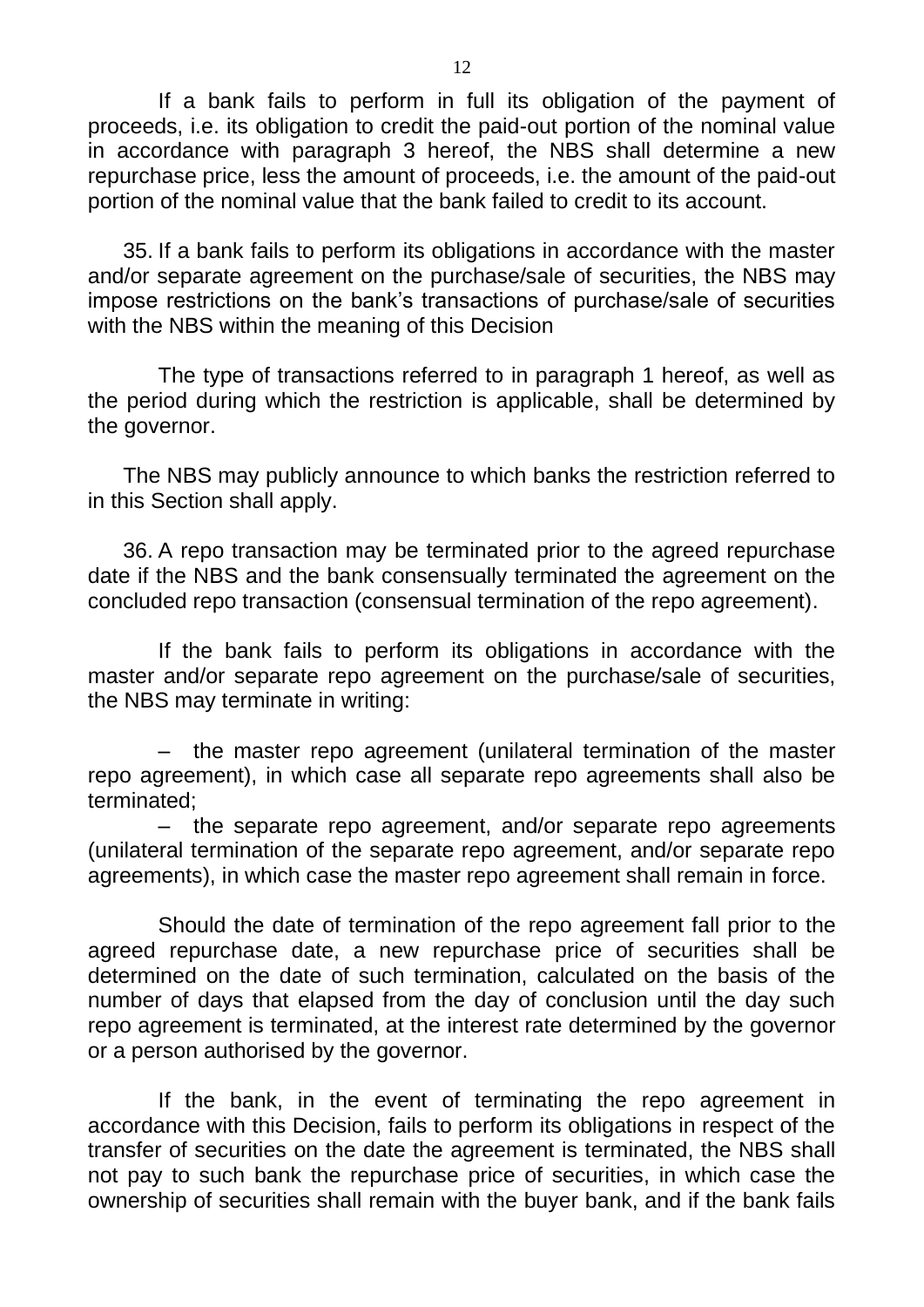to meet its financial obligations under the repurchase of securities, the ownership of purchased securities shall remain with the NBS.

37. The NBS shall issue guidelines to regulate in more detail operational issues regarding the implementation of transactions of purchase/sale of securities within the meaning of this Decision.

## **Transitional and closing provisions**

38. Obligations arising from master and individual agreements on the purchase/sale of securities concluded between the NBS and banks, which have not fallen due until the implementation date hereof, shall be performed in accordance with those agreements.

39. This Decision repeals the Decision on the Requirements for and Manner of Implementing Open Market Operations by the NBS (RS Official Gazette, Nos 133/2004, 8/2005, 39/2006, 64/2006, 116/2006 and 73/2008).

40. This Decision enters into force eight days following its publication in the RS Official Gazette and shall apply as of 31 July 2011.

NBS EB No 49 Chairman 16 June 2011 of the NBS Executive Board Belgrade Governor NBS

Dejan Šoškić, PhD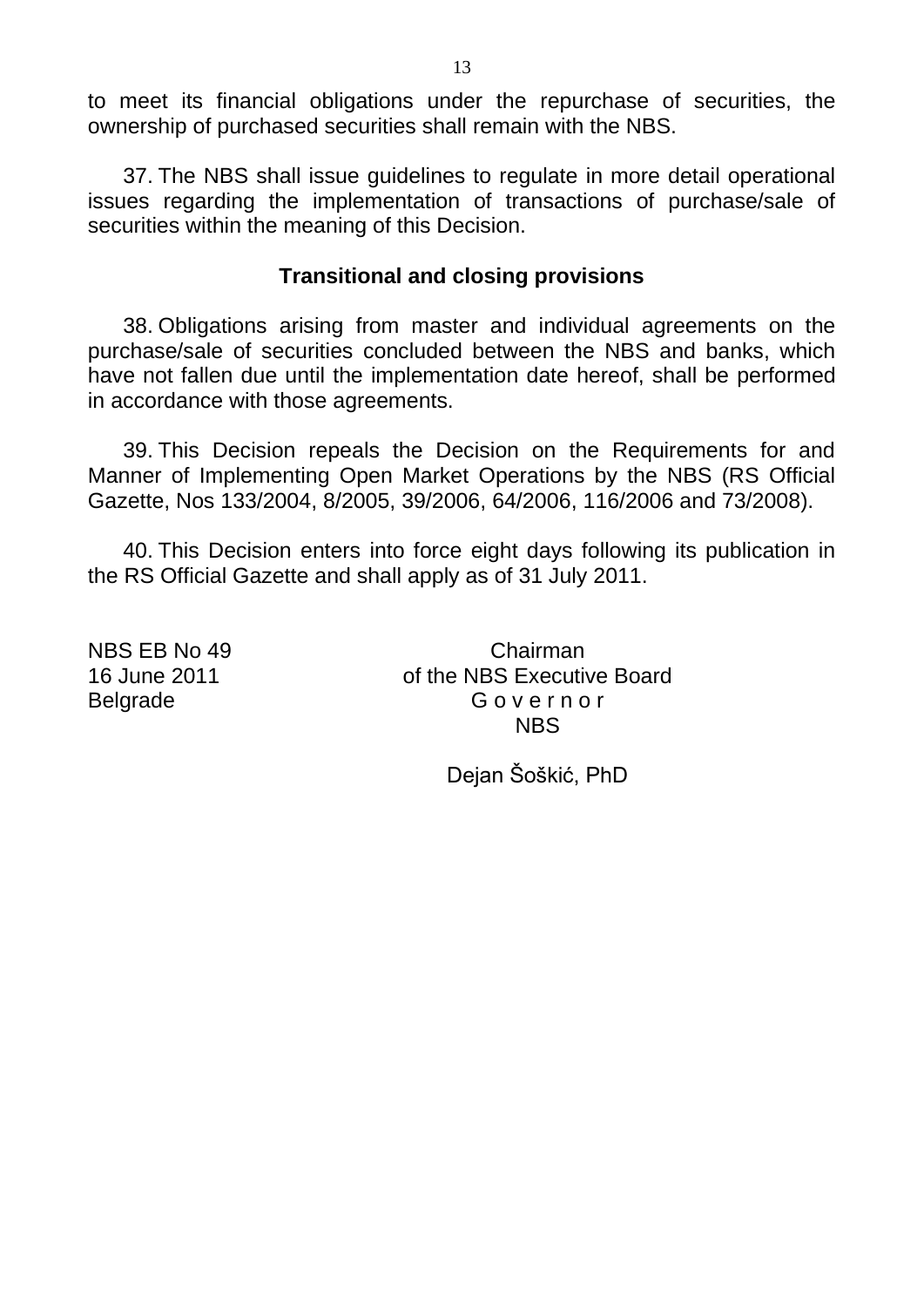### **FORMULAS**

## **FOR CALCULATING THE PRICE OF SECURITIES BY TYPE OF TRANSACTION**

### **I. OUTRIGHT TRANSACTIONS**

#### *1. Price of short-term discount securities:*

$$
D = N \times \frac{1}{1 + \frac{p \times d}{100 \times G_d}},
$$

where:

D – price per security

N – nominal value per security

p – annual interest rate

d – number of days from the date of purchase/sale until the maturity date of securities

 $G_d$  – number of days in a year (360 days)

### **2.** *Price of long-term coupon-paying securities*

#### **а) price not including interest accrued – clear price:**

$$
D = \frac{N}{\left(1 + \frac{p}{100 \times f}\right)^{\frac{d_1}{d}}} \times \left[\frac{1 - \frac{1}{\left(1 + \frac{p}{100 \times f}\right)^K}}{1 - \frac{1}{1 + \frac{p}{100 \times f}}} + \frac{1}{\left(1 + \frac{p}{100 \times f}\right)^{K - 1}}\right] - N \times \frac{p_k}{100 \times f} \times \frac{d_2}{d},
$$

### **b) price including interest accrued – dirty price**

$$
D = \frac{N}{\left(1 + \frac{p}{100 \times f}\right)^{\frac{d_1}{d}}} \times \left[\frac{1 - \frac{1}{\left(1 + \frac{p}{100 \times f}\right)^K}}{1 - \frac{1}{1 + \frac{p}{100 \times f}}} + \frac{1}{\left(1 + \frac{p}{100 \times f}\right)^{K - 1}}\right],
$$

where:

D – price per security

N – nominal value per security

 $p_k$  – annual coupon rate

f – number of coupons during a year

p – annual yield rate demanded on the purchase/sale of securities